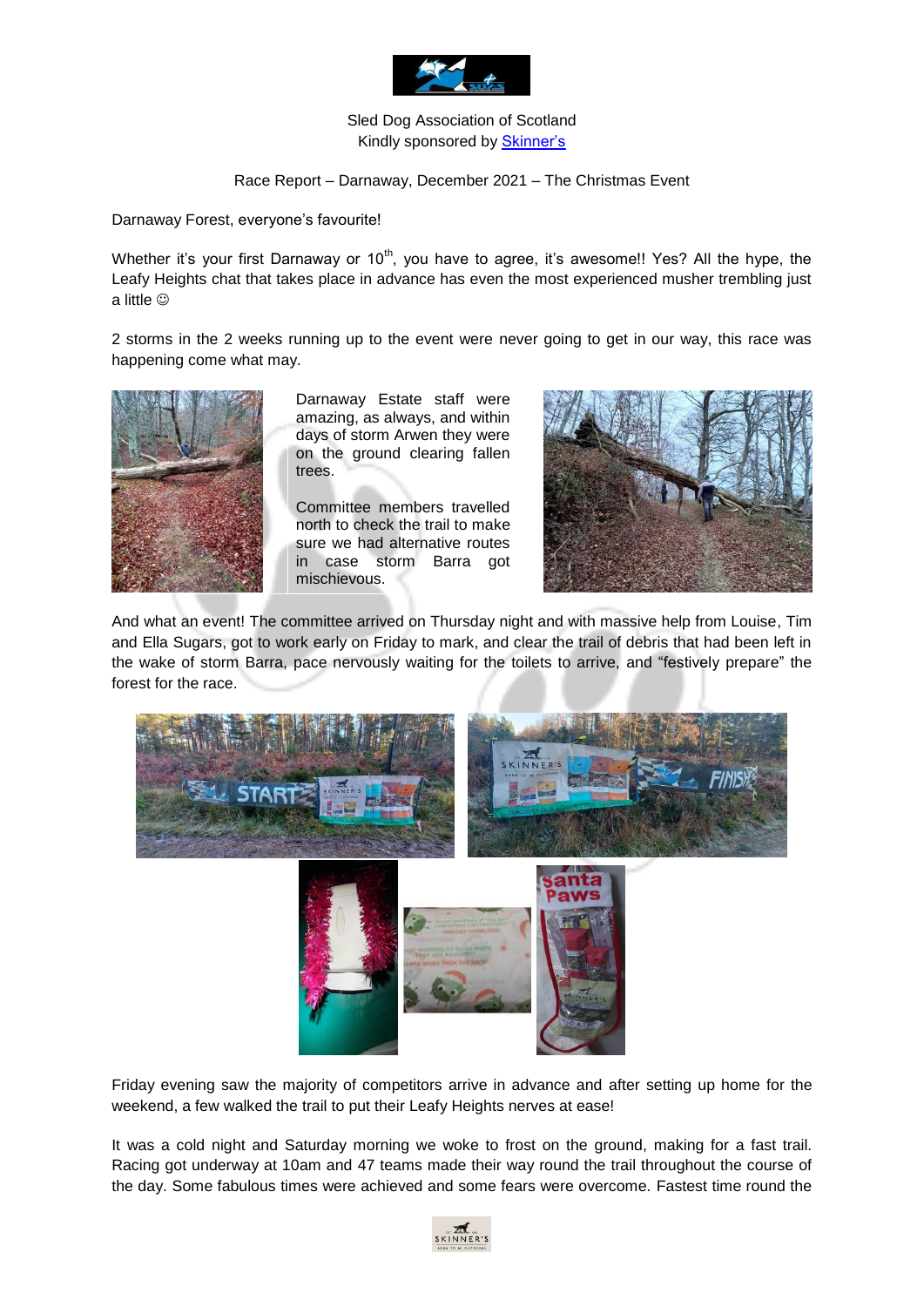

course was Ashleigh Dean, in a time of 10:02 - amazing time, we know only too well how apprehensive you were! Thomas, of Studio 57 North, was there to capture those expressions as competitors rounded Leafy Heights. Thomas is very kindly sponsoring all  $1<sup>st</sup>$  places, so if you won your class you can have a lasting memory of that moment!

Saturday evening was a sociable one, many competitors gathered for a mince or apple pie and a warm mulled wine or mulled cider.



Fortunately Sophie never leaves home without her cauldron, so we had somewhere to heat it! Just what we all needed to end such an enjoyable day.

Sunday was an earlier start, and at 8.30 Jeff was off with his 6 dog team, followed by the 2 dog canicross and bike classes – how they make it round is beyond me! Craziness equalled only by the scooters!







Photographs credit Studio 57 North

We were sharing the forest with an orienteering group on Sunday, and we'd like to thank the group for their consideration and for kindly taking steps to let our race run smoothly, we hope those we passed on the trails enjoyed watching the teams.

As quickly as an event gets underway, it finishes, if only we could stay another day (wasn't that a Christmas tune…..?). With racing over we swiftly got to the presentation, and you have to agree – what a haul!!



Our sponsors, **Skinner's** gave a choice of 2.5kg bag of working 30, 26 or 23 to every  $1<sup>st</sup>$ ,  $2<sup>nd</sup>$  &  $3<sup>rd</sup>$  place, as well as energy bars, treats and samples. Thomas Salway of  $Studio$  57 North gave every  $1<sup>st</sup>$  place winner a high resolution image to remember their race and [Sporty](https://sportypaws.co.uk/contact-us/?v=79cba1185463)  [Paws](https://sportypaws.co.uk/contact-us/?v=79cba1185463) awarded every 1<sup>st</sup> place a buff and 10% discount to all competitors. We are so fortunate, and grateful to be able to award such great prizes.